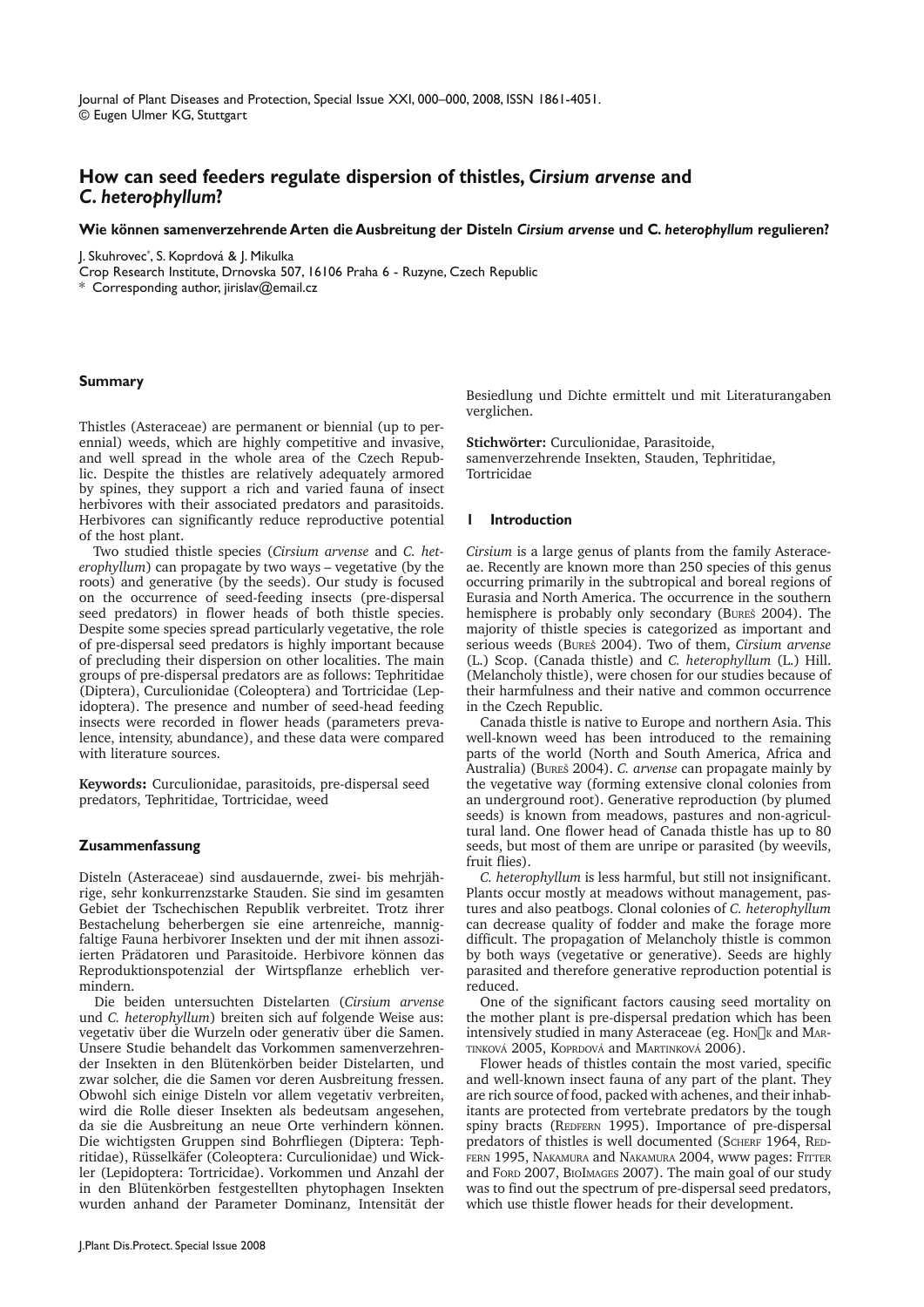Weeds provide refugia and food for beneficial insects in agroecosystems (BATRA 1982). Biological control is the deliberate use of naturally occurring organisms to delimit the distribution and abundance of a target weed (WILSON and RANDALL 2003). Increased interest in seed-feeding insects is based on their role in biological control. They may kill the weed directly (by weakening or stressing) or indirectly (secondary infection from pathogens) (e.g. WILSON and RAN-DALL 2003). In Europe, many insects feed on thistles (ZwöL-FER 1965) and help to reduce the size of populations. Many Tephritidae species have been established and act as reliable and successful biological control agents in many areas in the USA and Canada, e.g. *Urophora cardui* (L.) for the control of *C. arvense*, *U. stylata* (F.) substantially reduced seed production of *C. vulgare* (WHITE 1988). Weevils have been also used as a successful biological control agents in different parts of USA and Canada and can also reduce plant vigour, e.g. *Hadroplontus litura* (F.), *Cleonis pigra* (Scop.), *Larinus planus* (F.) and *Rhinocyllus conicus* (Fröl.) (REDFERN 1995).

The aims of our study were: (1) to find out the occurrence of seed-head feeding insect, (2) to record their abundance in flower heads; (3) to compare obtained data with literature sources and (4) to evaluate the utilizability of pre-dispersal predators as significant biological agents of thistles. Next studies will be focused on the effects of pre-dispersal predators and on the weight and germination of all seeds categories (riped, unripe and damaged), and the studies will compare thistles with their associated insects from geographically different localities. All this knowledge can be used as basal data for biological control of weeds.

### **2 Materials and methods**

#### *2.1 Plant material*

The study was focused on the occurrence and abundance of seed-feeding insect of thistle heads. 250 flower heads from 250 randomly chosen *C. heterophyllum* plants were collected at a meadow "Pralouka" in the "Jizerské hory" mountains (Bohemia borealis, Liberec env., 50°48'N, 15°21'E, altitude 895 m a.s.l.) at the beginning of July 2007.

The same amount of *C. arvense* flower heads was harvested one week later in the field in the area of Crop Research Institute (Bohemia centralis, Prague – Ruzyn $\overline{D}$ , 50°06'N, 14°17'E, altitude 340 m. a.s.l.). *C. arvense* plants were purposely planted in the field 25 years ago. The flower heads were collected from 50 plants (5 marginal flower heads per plant). All complete and ripe flower heads of both thistle species were each put in paper bag and stored under laboratory conditions (25 °C, 40% relative humidity).

## *2.2 Seed predation*

Two months after collecting the diameter of the receptacle and length of the bract of each flower head was recorded. Consequently the presence and number of pre-dispersal seed predators and their associated parasitoids were established. All developmental stages of predators were first identified visually, then according to the following keys: FREUDE et al.1983, MERZ 1994, RAZOWSKI 2003. All material (pre-dispersal predators, parasitoids, seeds) is deposited in the collections of Crop Research Institute in Prague – Ruzyně.

#### *2.3 Data processing*

Importance and utilizability of each pre-dispersal predator was assessed according to following parameters: **prevalence** (percentage of infested hosts in population), **prevalence of attacked flower heads** (ratio of prevalence of insect group to total prevalence), **intensity** (mean number of parasites per infested host) and **abundance** (mean number of parasites per potential host). All calculations were done using Excel for Windows.

Tab. 1: Pre-dispersal seed predators on Cirsium arvense (L.) Scop., literature and observed data. *Tab. 1: Samenverzehrende Insekten an Cirsium arvense (L.) Scop., Literatur und ermittelte Daten.*

| Groups                       | Literature data                                                                                                                                                                                                  | Observed data                                       |  |  |  |
|------------------------------|------------------------------------------------------------------------------------------------------------------------------------------------------------------------------------------------------------------|-----------------------------------------------------|--|--|--|
| Diptera: Tephritidae         | Acanthiophilus helianthi (Ross.), Chaetostomella cylindrica<br>(Robineau-Desvoidy), Tephritis cometa (Loew), Terellia<br>ruficauda (F.), T. serratulae (L.), Xyphosia miliaria (Schr.),<br>Urophora stylata (F.) | Terellia ruficauda (F.)                             |  |  |  |
| Diptera: Cecidomyiidae       | Dasineura sp., Clinodiplosis sp., Lestodiplosis sp.                                                                                                                                                              | Dasineura sp.                                       |  |  |  |
| Coleoptera: Curculionidae    | Larinus planus (F.), L. turbinatus Gyll.,<br>Rhinocyllus conicus (Fröl.)                                                                                                                                         | Larinus planus (F.),<br>Rhinocyllus conicus (Fröl.) |  |  |  |
| Coleoptera: Bruchidae        | Bruchidius sp.                                                                                                                                                                                                   |                                                     |  |  |  |
| Lepidoptera: Cosmopterygidae | Pyroderces argyrogrammos (Z.)                                                                                                                                                                                    |                                                     |  |  |  |
| Lepidoptera: Tortricidae     | Cochylis hybridella (Hübner)                                                                                                                                                                                     |                                                     |  |  |  |
| Auchenorrhyncha: Cercopidae  | Philaenus spumarius (L.)                                                                                                                                                                                         |                                                     |  |  |  |
| Sternorrhyncha: Aphididae    | Aphis fabae Scop., Brachycaudus cardui (L.),<br>Dactynotus cirsii L.                                                                                                                                             |                                                     |  |  |  |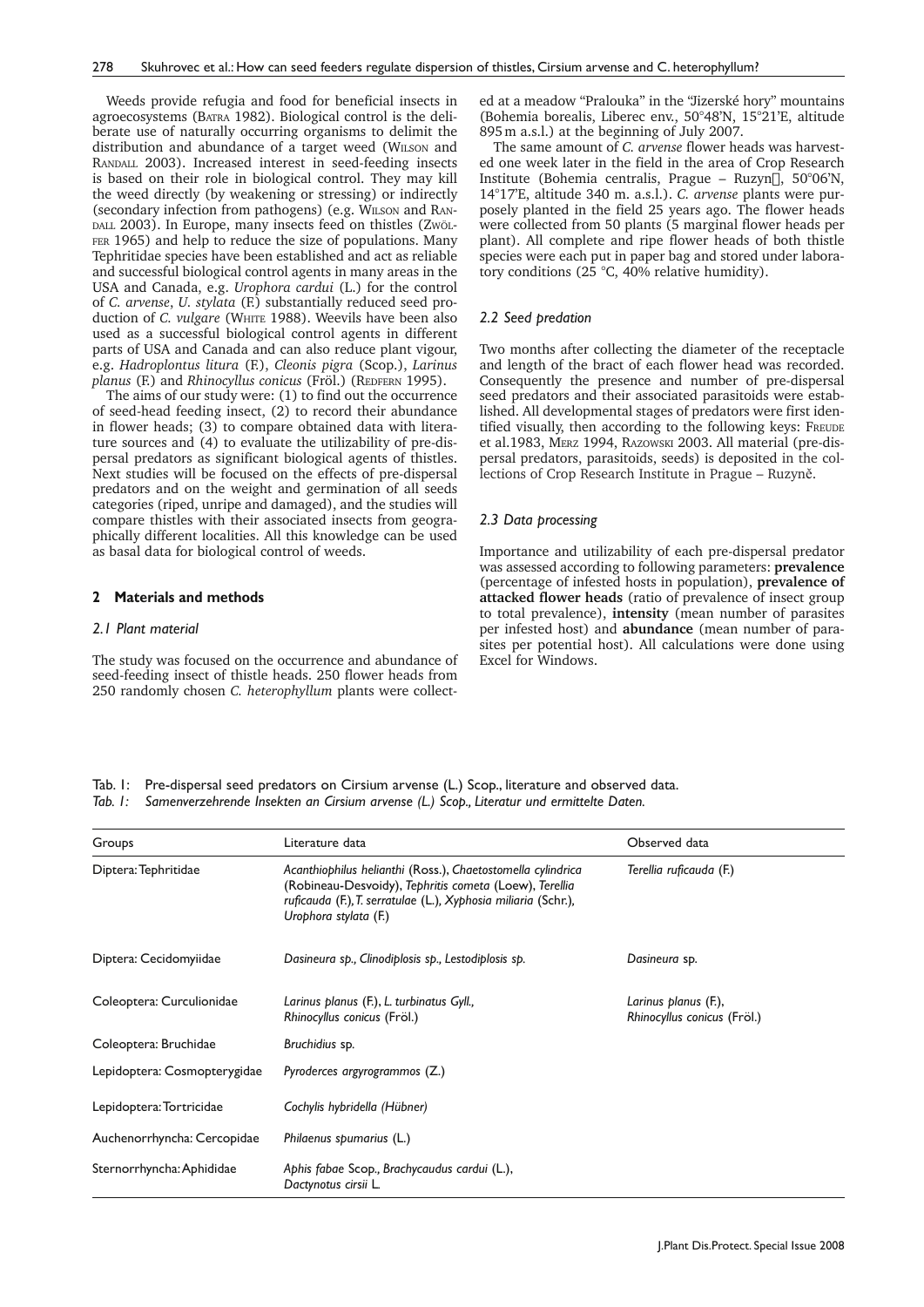## Tab. 2: Pre-dispersal seed predators on Cirsium heterophyllum (L.) Hill., literature and observed data.

### *Tab. 2: Samenverzehrende Insekten an Cirsium heterophyllum (L.) Hill., Literatur und ermittelte Daten.*

| Groups                    | Literature data                                                           | Observed data                                                                |
|---------------------------|---------------------------------------------------------------------------|------------------------------------------------------------------------------|
| Diptera: Tephritidae      | Chaetostomella cylindrica (Robineau-Desvoidy),<br>Tephritis conura (Loew) | Chaetostomella cylindrica<br>(Robineau-Desvoidy),<br>Terellia ruficauda (F.) |
| Diptera: Cecidomyiidae    |                                                                           | Dasineura sp.                                                                |
| Coleoptera: Curculionidae | Larinus turbinatus Gyll.,<br>Rhinocyllus conicus (Fröl.)                  | Larinus turbinatus Gyll., Rhinocyllus conicus<br>(Fröl.)                     |
| Lepidoptera: Tortricidae  |                                                                           | Eucosma cana (Haw.)                                                          |

Tab. 3: Values of observed parameters in Cirsium arvense (L.) Scop.

*Tab. 3: Werte der beobachteten Parameter an Cirsium arvense (L.) Scop.*

| Parameters                             | Predators | Curculionidae | Tephritidae | Cecidomyiidae | Parasitoids |
|----------------------------------------|-----------|---------------|-------------|---------------|-------------|
| Prevalence                             | 0.508     | 0.084         | 0.332       | 0.136         | 0.020       |
| Prevalence of attacked flower<br>heads |           | 0.165         | 0.654       | 0.268         | 0.039       |
| Intensity                              | 1.717     | 1.000         | 1.422       | 2.324         | 1.400       |
| Abundance                              | 0.872     | 0.084         | 0.472       | 0.316         | 0.028       |

## Tab. 4: Values of observed parameters in Cirsium heterophyllum (L.) Hill.

*Tab. 4: Werte der beobachteten Parameter an Cirsium heterophyllum (L.) Hill.*

| Parameters                             | <b>Predators</b> | Curculionidae | Tephritidae | Cecidomyiidae | Lepidoptera | Parasitoids |
|----------------------------------------|------------------|---------------|-------------|---------------|-------------|-------------|
| Prevalence                             | 0.964            | 0.032         | 0.372       | 0.640         | 0.408       | 0.128       |
| Prevalence of attacked<br>flower heads |                  | 0.033         | 0.386       | 0.664         | 0.423       | 0.133       |
| Intensity                              | 3.929            | 1.375         | 3.538       | 2.981         | 1.275       | 3.313       |
| Abundance                              | 3.788            | 0.044         | 1.316       | .908          | 0.520       | 0.424       |

## **3 Results**

#### *3.1 Observed parameters*

**Prevalence** in *C. arvense* was significantly higher than in *C. heterophyllum* (**50.8** % vs. **96.4** %), see Tab. 3 and 4. Both parameters, **intensity** and **abundance**, were higher in *C. heterophyllum* than in *C. arvense* (**3.9** vs. **1.7** parasites per infested host and **3.8** vs. **0.9** parasites per potential host); Tab. 3 and 4.

### *3.2 Pre-dispersal predators*

In our experiments we determined seed-feeding species belonging to these insect families: Diptera: Tephritidae, Diptera: Cecidomyiidae, Coleoptera: Curculionidae, Lepidoptera: Tortricidae. In Tab. 1 and 2 literature and observed data on seed-feeding species are compared. Tab. 3 and 4 summarize all studied parameters.

**Fruit flies** (Tephritidae) were the dominant seed predators. Their **prevalence** was similar in both thistle species**, around 30 %.** But the **prevalence of attacked flower heads** reached up higher values in *C. arvense* than in *C. heterophyllum* (**65.4 %** vs. **38.6 %**). **Abundance** and **intensity** in *C. arvense* was almost thrice lower than in *C. heterophyllum*  (**0.48** vs. **1.3** fruit flies per potential host, **1.4** vs. **3.5** fruit flies per infested host), see Tab. 3 and 4.

The **intensity** of **Gall midges** (Cecidomyiidae) did not significantly differ between both species (Tab. 3 and 4). The highest level of **prevalence** (**64 %**) and **abundance** (**1.91** Gall midges per potential host) was recorded in *C. heterophyllum*.

**Weevils** (Curculionidae) had the lowest value of **prevalence, abundance** and **intensity** in both species and parameters differed between *C. arvense* and *C. heterophyllum*, see Tab. 3 and 4.

**Tortrix moths** (Tortricidae) occurred only in *C. heterophyllum* flower heads. All parameters were relatively high; e.g. **prevalence 40.8 %** (Tab. 3 and 4).